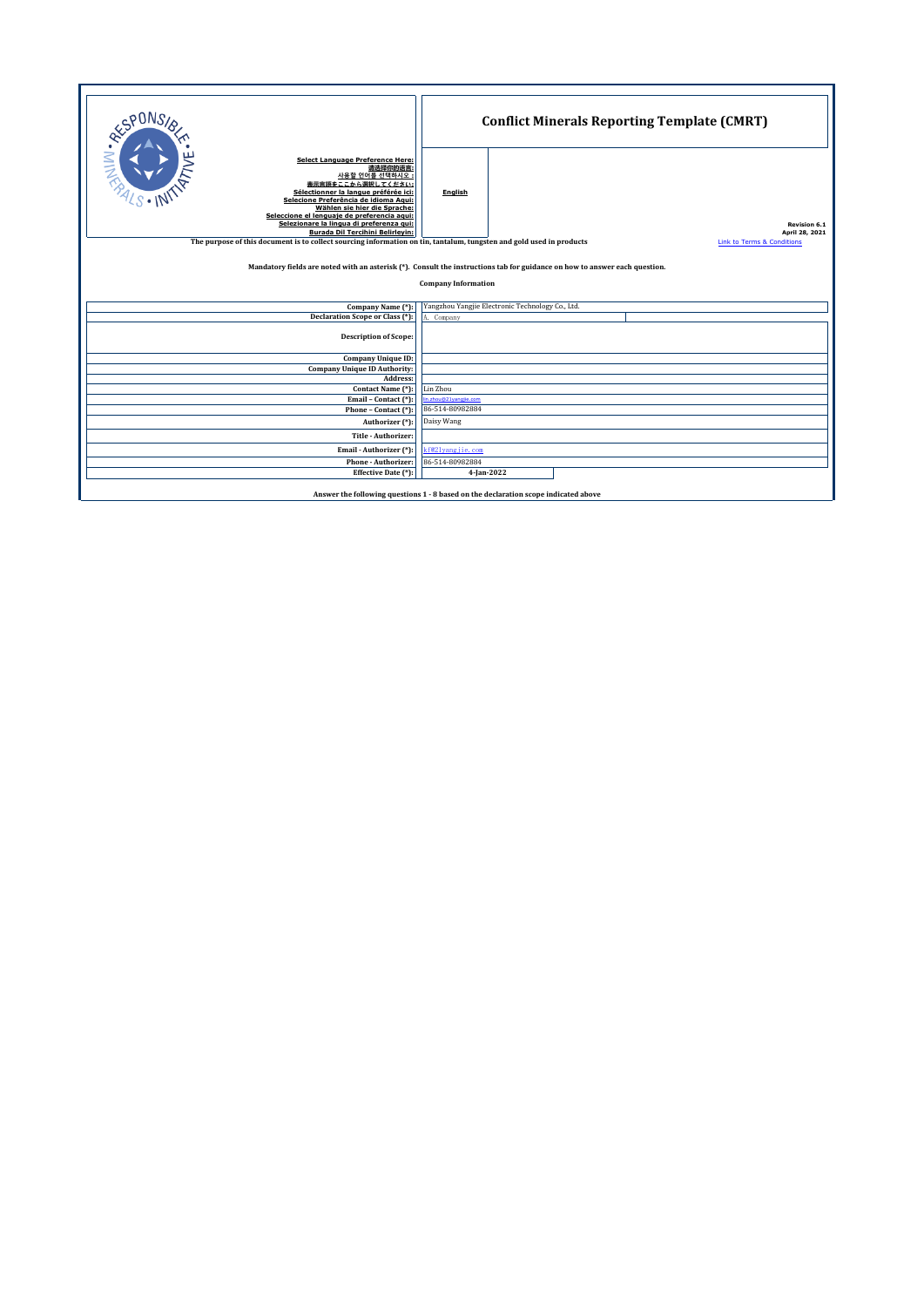| SPONS                                                                                                                                                                                                                                                                                                                                                 |           | <b>Conflict Minerals Reporting Template (CMRT)</b> |  |  |  |  |  |  |  |  |
|-------------------------------------------------------------------------------------------------------------------------------------------------------------------------------------------------------------------------------------------------------------------------------------------------------------------------------------------------------|-----------|----------------------------------------------------|--|--|--|--|--|--|--|--|
| NIN.A<br><b>Select Language Preference Here:</b><br>请选择你的语言:<br>사용할 언어를 선택하시오 :<br>表示言語をここから選択してください:<br>Sélectionner la langue préférée ici:<br>Selecione Preferência de idioma Aqui:<br>Wählen sie hier die Sprache:<br>Seleccione el lenguaje de preferencia aqui:<br>Selezionare la lingua di preferenza qui:<br>Burada Dil Tercihini Belirleyin: | English   | Revision 6.1<br>April 28, 2021                     |  |  |  |  |  |  |  |  |
| The purpose of this document is to collect sourcing information on tin, tantalum, tungsten and gold used in products                                                                                                                                                                                                                                  |           | <b>Link to Terms &amp; Conditions</b>              |  |  |  |  |  |  |  |  |
| Mandatory fields are noted with an asterisk (*). Consult the instructions tab for guidance on how to answer each question.                                                                                                                                                                                                                            |           |                                                    |  |  |  |  |  |  |  |  |
| 1) Is any 3TG intentionally added or used in the product(s) or in the production process? (*)                                                                                                                                                                                                                                                         | Answer    | Comments                                           |  |  |  |  |  |  |  |  |
| Tantalum<br>Tin $(*)$                                                                                                                                                                                                                                                                                                                                 | No<br>Yes |                                                    |  |  |  |  |  |  |  |  |
| Gold (*)                                                                                                                                                                                                                                                                                                                                              | Yes       |                                                    |  |  |  |  |  |  |  |  |
| Tungsten                                                                                                                                                                                                                                                                                                                                              | No        |                                                    |  |  |  |  |  |  |  |  |
|                                                                                                                                                                                                                                                                                                                                                       |           |                                                    |  |  |  |  |  |  |  |  |
| 2) Does any 3TG remain in the product(s)? (*)                                                                                                                                                                                                                                                                                                         | Answer    | Comments                                           |  |  |  |  |  |  |  |  |
| Tantalum                                                                                                                                                                                                                                                                                                                                              |           |                                                    |  |  |  |  |  |  |  |  |
| Tin $(*)$                                                                                                                                                                                                                                                                                                                                             | Yes       |                                                    |  |  |  |  |  |  |  |  |
| Gold (*)<br>Tungsten                                                                                                                                                                                                                                                                                                                                  | Yes       |                                                    |  |  |  |  |  |  |  |  |
|                                                                                                                                                                                                                                                                                                                                                       |           |                                                    |  |  |  |  |  |  |  |  |
| 3) Do any of the smelters in your supply chain source the 3TG from the covered countries? (SEC                                                                                                                                                                                                                                                        |           |                                                    |  |  |  |  |  |  |  |  |
| term, see definitions tab) (*)<br>Tantalum                                                                                                                                                                                                                                                                                                            | Answer    | Comments                                           |  |  |  |  |  |  |  |  |
| Tin $(*)$                                                                                                                                                                                                                                                                                                                                             | No        |                                                    |  |  |  |  |  |  |  |  |
| Gold (*)                                                                                                                                                                                                                                                                                                                                              | No        |                                                    |  |  |  |  |  |  |  |  |
| Tungsten                                                                                                                                                                                                                                                                                                                                              |           |                                                    |  |  |  |  |  |  |  |  |
|                                                                                                                                                                                                                                                                                                                                                       |           |                                                    |  |  |  |  |  |  |  |  |
| 4) Do any of the smelters in your supply chain source the 3TG from conflict-affected and high-<br>risk areas? (*)                                                                                                                                                                                                                                     | Answer    | Comments                                           |  |  |  |  |  |  |  |  |
| Tantalum                                                                                                                                                                                                                                                                                                                                              |           |                                                    |  |  |  |  |  |  |  |  |
| Tin $(*)$                                                                                                                                                                                                                                                                                                                                             | No<br>No  |                                                    |  |  |  |  |  |  |  |  |
| Gold (*)<br>Tungsten                                                                                                                                                                                                                                                                                                                                  |           |                                                    |  |  |  |  |  |  |  |  |
|                                                                                                                                                                                                                                                                                                                                                       |           |                                                    |  |  |  |  |  |  |  |  |
| 5) Does 100 percent of the 3TG (necessary to the functionality or production of your products)                                                                                                                                                                                                                                                        |           |                                                    |  |  |  |  |  |  |  |  |
| originate from recycled or scrap sources? (*)                                                                                                                                                                                                                                                                                                         | Answer    | Comments                                           |  |  |  |  |  |  |  |  |
| Tantalum<br>Tin $(*)$                                                                                                                                                                                                                                                                                                                                 | No        |                                                    |  |  |  |  |  |  |  |  |
| Gold (*)                                                                                                                                                                                                                                                                                                                                              | No        |                                                    |  |  |  |  |  |  |  |  |
| Tungsten                                                                                                                                                                                                                                                                                                                                              |           |                                                    |  |  |  |  |  |  |  |  |
|                                                                                                                                                                                                                                                                                                                                                       |           |                                                    |  |  |  |  |  |  |  |  |
| 6) What percentage of relevant suppliers have provided a response to your supply chain<br>survey? (*)                                                                                                                                                                                                                                                 | Answer    | Comments                                           |  |  |  |  |  |  |  |  |
| Tantalum                                                                                                                                                                                                                                                                                                                                              |           |                                                    |  |  |  |  |  |  |  |  |
| Tin $(*)$                                                                                                                                                                                                                                                                                                                                             | 100%      |                                                    |  |  |  |  |  |  |  |  |
| Gold (*)<br>Tungsten                                                                                                                                                                                                                                                                                                                                  | 100%      |                                                    |  |  |  |  |  |  |  |  |
|                                                                                                                                                                                                                                                                                                                                                       |           |                                                    |  |  |  |  |  |  |  |  |
|                                                                                                                                                                                                                                                                                                                                                       |           |                                                    |  |  |  |  |  |  |  |  |
| 7) Have you identified all of the smelters supplying the 3TG to your supply chain? (*)<br>Tantalum                                                                                                                                                                                                                                                    | Answer    | Comments                                           |  |  |  |  |  |  |  |  |
| Tin $(*)$                                                                                                                                                                                                                                                                                                                                             | Yes       |                                                    |  |  |  |  |  |  |  |  |
| Gold (*)                                                                                                                                                                                                                                                                                                                                              | Yes       |                                                    |  |  |  |  |  |  |  |  |
| Tungsten                                                                                                                                                                                                                                                                                                                                              |           |                                                    |  |  |  |  |  |  |  |  |
|                                                                                                                                                                                                                                                                                                                                                       |           |                                                    |  |  |  |  |  |  |  |  |
| 8) Has all applicable smelter information received by your company been reported in this<br>declaration? (*)                                                                                                                                                                                                                                          | Answer    | Comments                                           |  |  |  |  |  |  |  |  |
| Tantalum<br>Tin $(*)$                                                                                                                                                                                                                                                                                                                                 | Yes       |                                                    |  |  |  |  |  |  |  |  |
| Gold (*)                                                                                                                                                                                                                                                                                                                                              | Yes       |                                                    |  |  |  |  |  |  |  |  |
| Tungsten                                                                                                                                                                                                                                                                                                                                              |           |                                                    |  |  |  |  |  |  |  |  |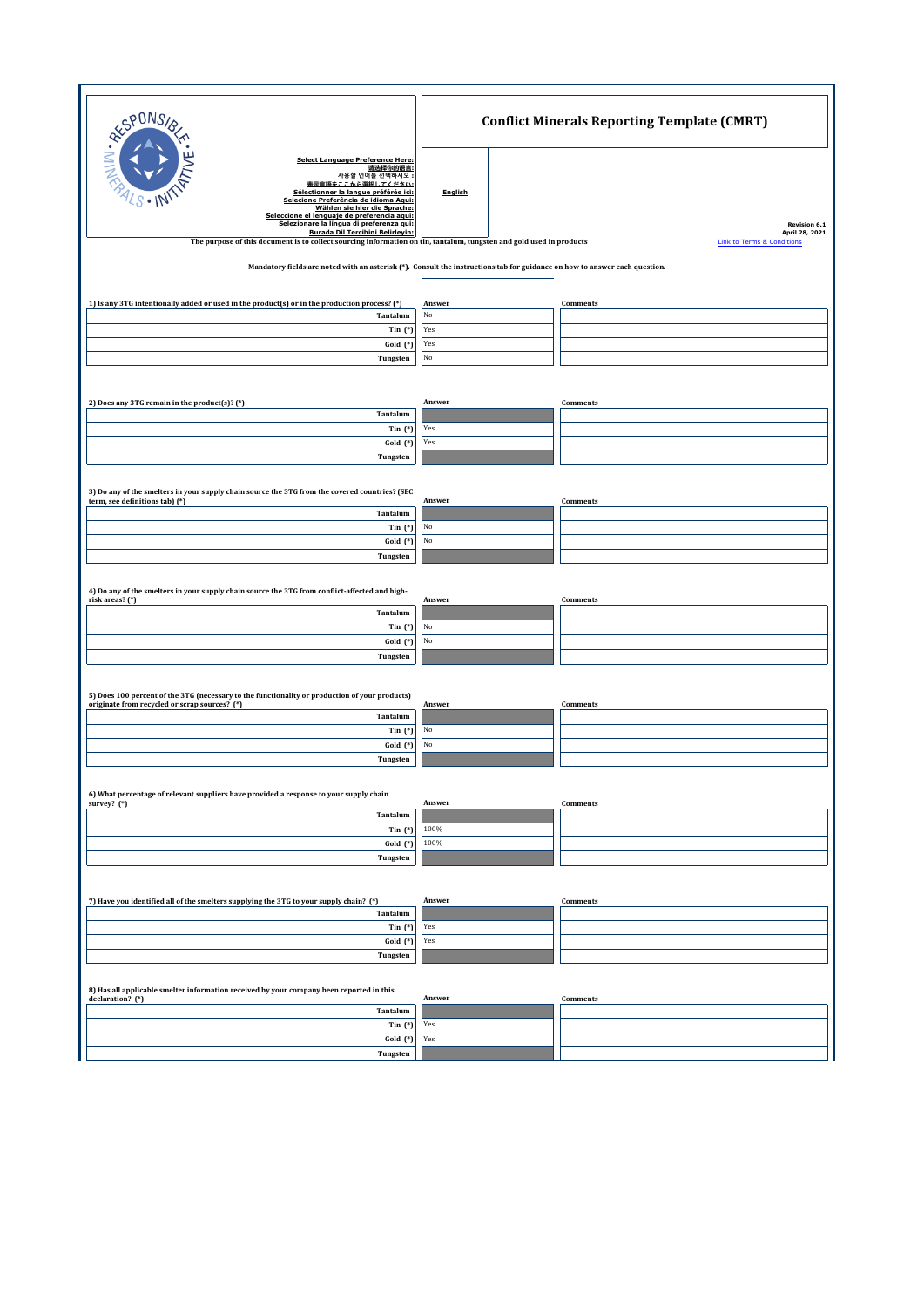| <b>RESPONS</b>                                                                                                                                                                                                                                                                                                                               | <b>Conflict Minerals Reporting Template (CMRT)</b> |  |                                                               |  |  |  |  |  |  |  |  |  |
|----------------------------------------------------------------------------------------------------------------------------------------------------------------------------------------------------------------------------------------------------------------------------------------------------------------------------------------------|----------------------------------------------------|--|---------------------------------------------------------------|--|--|--|--|--|--|--|--|--|
| <b>Select Language Preference Here:</b><br>请选择你的语言:<br>사용할 언어를 선택하시오 :<br>表示言語をここから選択してください:<br>Sélectionner la langue préférée ici:<br>Selecione Preferência de idioma Aqui:<br>Wählen sie hier die Sprache:<br>Seleccione el lenguaje de preferencia aqui:<br>Selezionare la lingua di preferenza qui:<br>Burada Dil Tercihini Belirleyin: | <b>English</b>                                     |  | <b>Revision 6.1</b><br>April 28, 2021                         |  |  |  |  |  |  |  |  |  |
| The purpose of this document is to collect sourcing information on tin, tantalum, tungsten and gold used in products<br><b>Link to Terms &amp; Conditions</b>                                                                                                                                                                                |                                                    |  |                                                               |  |  |  |  |  |  |  |  |  |
| Mandatory fields are noted with an asterisk (*). Consult the instructions tab for guidance on how to answer each question.<br>Answer the Following Questions at a Company Level                                                                                                                                                              |                                                    |  |                                                               |  |  |  |  |  |  |  |  |  |
| Question                                                                                                                                                                                                                                                                                                                                     | Answer                                             |  | <b>Comments</b>                                               |  |  |  |  |  |  |  |  |  |
| A. Have you established a responsible minerals sourcing policy? (*)                                                                                                                                                                                                                                                                          | Yes                                                |  |                                                               |  |  |  |  |  |  |  |  |  |
| B. Is your responsible minerals sourcing policy publicly available on your website? (Note - If yes, the<br>user shall specify the URL in the comment field.) (*)                                                                                                                                                                             | Yes                                                |  | https://www.21vangiie.com/g-tech/g-tech-2-to-n/g-tech-2-to-4/ |  |  |  |  |  |  |  |  |  |
| C. Do you require your direct suppliers to source the 3TG from smelters whose due diligence<br>practices have been validated by an independent third party audit program? (*)                                                                                                                                                                | Yes                                                |  |                                                               |  |  |  |  |  |  |  |  |  |
| D. Have you implemented due diligence measures for responsible sourcing? (*)                                                                                                                                                                                                                                                                 | Yes                                                |  |                                                               |  |  |  |  |  |  |  |  |  |
| E. Does your company conduct Conflict Minerals survey(s) of your relevant supplier(s)? (*)                                                                                                                                                                                                                                                   | Yes, in conformance with IPC1755 (e.g.,            |  |                                                               |  |  |  |  |  |  |  |  |  |
| F. Do you review due diligence information received from your suppliers against your company's<br>expectations? (*)                                                                                                                                                                                                                          | Yes                                                |  |                                                               |  |  |  |  |  |  |  |  |  |
| G. Does your review process include corrective action management? (*)                                                                                                                                                                                                                                                                        | Yes                                                |  |                                                               |  |  |  |  |  |  |  |  |  |
| H. Is your company required to file an annual conflict minerals disclosure? (*)                                                                                                                                                                                                                                                              | No                                                 |  |                                                               |  |  |  |  |  |  |  |  |  |
| @ 2021 Responsible Minerals Initiative. All rights reserved.                                                                                                                                                                                                                                                                                 |                                                    |  |                                                               |  |  |  |  |  |  |  |  |  |